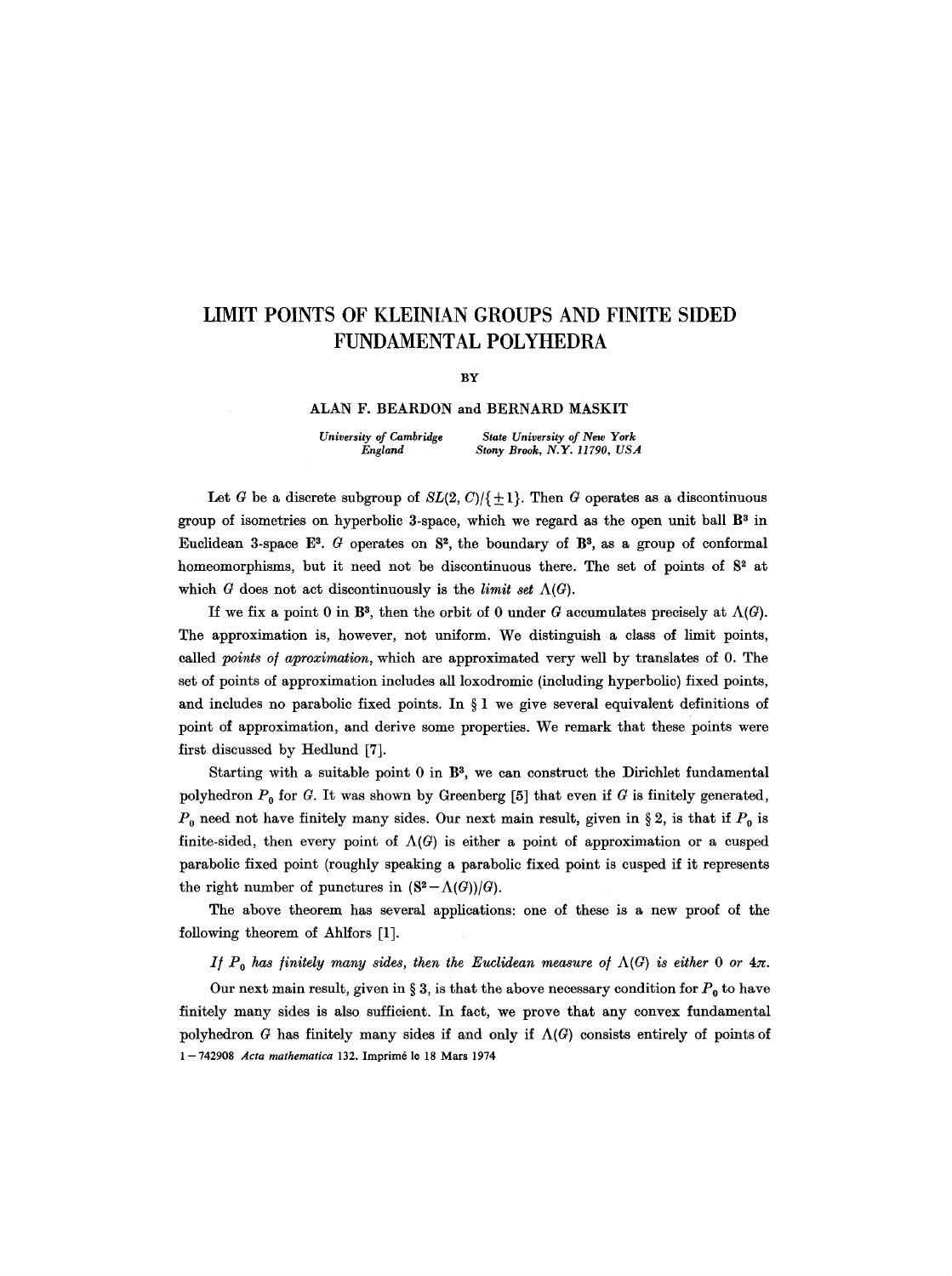approximation and cusped parabolic fixed points. As an application of this we give a new proof of the following theorem of Marden [11].

*Every Dirichlet /undamental polyhedron is /inite sided or none are.* 

## $\S$  1

Let  $\hat{\mathbb{E}}^3$  be the 1-point compactification of  $\mathbb{E}^3$ , the added point is of course called  $\infty$ . Then G acts on  $\mathbb{B}^3$  as a group of orientation preserving conformal homeomorphisms. In  $\hat{E}^3$ , the unit ball  $B^3$ , and the upper half-space

$$
\mathbf{H}^3 = \{(z, x) | z \in C, x \in R, x > 0\}
$$

are conformally equivalent. When convenient, we will regard  $G$  as acting on  $\mathbb{H}^3$ , and on  $C$ , its boundary.

In E<sup>3</sup> we use  $|x-y|$  for Euclidean distance, and in B<sup>3</sup> or H<sup>3</sup>, we use  $\rho(x, y)$  for non-Euclidean distance.

The action of G on  $\hat{\mathbb{B}}^3$  is most easily seen via isometric spheres. We assume that  $\infty$  is not fixed by  $g \in G$ , and that  $g(B^3) = B^3$ . Then there are two 2-spheres  $S_g$  and  $S'_g$ , called the *isometric spheres* of g and  $g^{-1}$ , respectively, with the following properties:  $S_g$  and  $S'_g$  both have the same (Euclidean) radius  $R_o$ , and are both orthogonal to  $S<sup>2</sup>$ . The action of g is the composition of inversion in  $S_g$ , followed by reflection in the perpendicular bisector of the line segment joining the centers of  $S_g$  and  $S'_g$ , followed by a Euclidean rotation centered at the center of  $S_{\mathfrak{g}}'$ . The importance of this description is that g is the composition of inversion in  $S_g$  and a Euclidean isometry (which maps  $g^{-1}(\infty)$  to  $g(\infty)$ ).

We enumerate the elements of G as  $\{g_n\}$ , and let  $R_n$  be the radius of the isometric sphere of  $g_n$ . It was shown by Beardon and Nicholls [3], that for every positive  $\varepsilon$ ,

$$
\sum R_n^{4+\varepsilon} < \infty,
$$
 while 
$$
\sum R_n^4 < \infty
$$

if  $G$  is discontinuous at some point of  $S^2$ .

It is useful to compare  $R_g$  with  $|g(0)|$  and  $|g(\infty)|$  (0 is now the origin). As  $S_g$  and  $S<sup>2</sup>$  are orthogonal,

$$
R_g^2+1=|g(\infty)|^2
$$

and as  $g(0)$  and  $g(\infty)$  are inverse points with respect to S<sup>2</sup>,  $|g(0)| \cdot |g(\infty)| = 1$ . If  $G = \{g_n\}$ is discrete then  $|g_n(\infty)| \rightarrow 1$  and so

$$
\frac{1}{2}R_n^2 \sim |g_n(\infty)| - 1 \sim 1 - |g_n(0)|.
$$

as  $n \rightarrow \infty$ .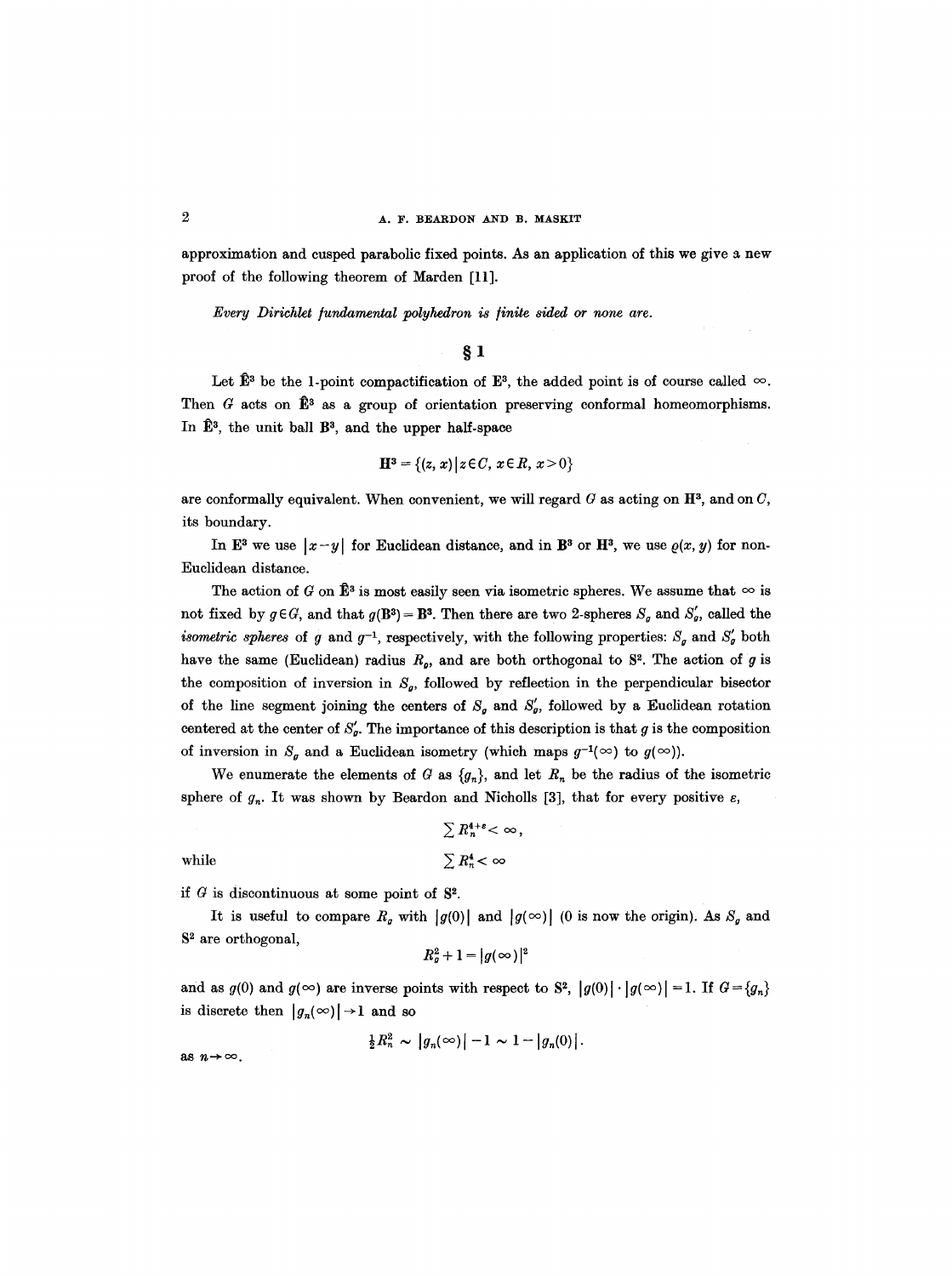We can use the above description of  $g$  to derive the following result, the plane version of which is trivial. If g is a conformal isometry of  $\mathbb{B}^3$  and if x and y are in  $\mathbf{E}^{3} - \{\infty, g^{-1}(\infty)\}\)$  then

$$
|g(x)-g(y)| = \frac{R_g^2 |x-y|}{|x-g^{-1}(\infty)||y-g^{-1}(\infty)|}
$$
 (1)

The proof is easy. If J denotes inversion in  $S_q$  we have that

$$
|g(x)-g(y)| = |J(x)-J(y)|
$$

and also that the triangles with (ordered) vertices  $g^{-1}(\infty)$ , *x*, *y* and  $g^{-1}(\infty)$ , *J(y)*, *J(x)* are similar. These facts lead easily to (1).

Now let K be a compact subset of  $\Omega(G) = \hat{\mathbb{E}}^3 - \Lambda(G)$ . It is easily seen from (1) that there are positive numbers  $k_1$  and  $k_2$  (depending on G and K) such that for all x and y in  $K$  and all but a finite number of  $n$ ,

$$
k_1 R_g^2 \le |g_n(x) - g_n(y)| \le k_2 R_g^2. \tag{2}
$$

A limit point z is called a *point o/approximation* of G if and only if there is a point x in  $\Omega(G)$ , a positive constant k and a sequence  $g_n$  of distinct elements of G with

$$
|z - g_n(x)| < k R_g^2. \tag{3}
$$

We remark that by (2) this holds for one x in  $\Omega(G)$  if and only if it holds for all x in  $\Omega(G)$ . Further, the approximation (3) is uniform on compact subsets of  $\Omega(G)$ .

Another observation is that the rate of approximation by points in  $\Omega(G)$  as expressed by (3) is the best possible. Indeed if we replace g, x and y in (1) by  $g_n^{-1}$ , z and 0 we find that

$$
|z - g_n(\infty)| \geqslant k_3 R_n^2 \tag{4}
$$

where  $k_3$  is positive and depends only on  $G$ .

The identity (1) can be used to characterize points of approximation in another way. We put  $y = z$  in (1) and deduce that z is a point of approximation if and only if for one (or all) x other than z, there is a positive number k and a sequence  $g_n$  of distinct elements of G with

$$
|g_n(x)-g_n(z)|\geq k.\tag{5}
$$

Again, if this holds for some  $x (+z)$  it holds uniformly on compact subsets of  $\hat{\mathbf{E}}^3$  -  $\{z\}$ . In the other direction if  $(5)$  holds uniformly on a set  $A$  we find that  $z$  is not in the closure of A.

The conditions (3) and (5) are metrical: we now seek to describe points of approximation topologically. Observe first that if  $\sigma$  is a hyperbolic line in  $\mathbb{B}^3$  with end points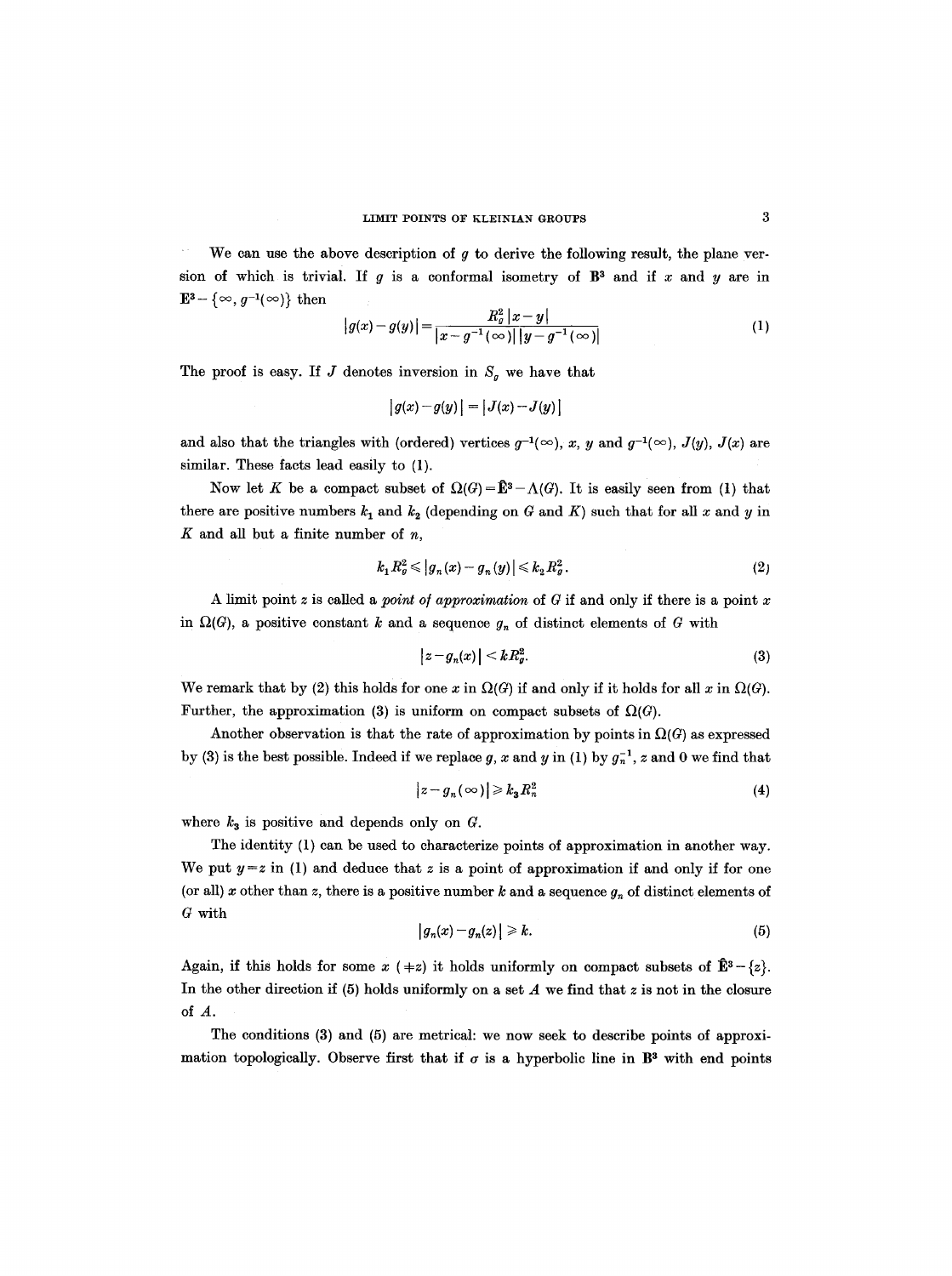x and z, say, then (5) holds for a class of  $g_n$  if and only if there is a compact subset K of  $\mathbb{B}^3$ with

$$
g_n(\sigma) \cap K \neq \varnothing \tag{6}
$$

for the same class of  $g_n$ . We may, of course, take K to be  $\{x \in \mathbb{B}^3 : \varrho(x, 0) \leq \varrho_0\}$  and write

$$
T = \{x \in \mathbb{B}^3 : \varrho(x, \sigma) \leq \varrho_0\}.
$$

We then see that (6) holds if and only if

$$
g_n(x) \to z \tag{7}
$$

in T for one (or all) x in K. A Stolz region at z is a cone in  $\mathbb{B}^3$  of the form

 ${x \in B^3: |z-x| \leq k_a(1-|x|)}$ 

and near z, T contains and is contained in Stolz regions at z.

We collect together the above results.

THEOREM *1. The following statements are equivalent.* 

- *(i) z is a point o/ approximation.*
- (ii) For some (or all)  $x$  in  $\Omega(G)$  there is a positive number k and a sequence of distinct *elements g<sub>n</sub>* in G such that  $|z-g_n(x)| < k \cdot R_g^2$ .
- (iii) For some x other than z, there is a positive number k and a sequence of distinct *elements*  $g_n$  in G such that  $|g_n(x)-g_n(z)| \geq k$ .
- (iv) There exists a sequence  $g_n$  of distinct elements of G such that  $|g_n(x)-g_n(z)|$  is *bounded away from zero uniformly on compact subsets of*  $\mathbf{E}^3 - \{z\}.$
- (v) If  $\sigma$  is any hyperbolic line in  $\mathbb{B}^3$  ending at z then there is a relatively compact *subset K of*  $\mathbb{B}^3$  *and a sequence of distinct elements*  $g_n$  *in G such that*  $g_n(\sigma) \cap K \neq \emptyset$ .
- (vi) For some (or all)  $x$  in  $B<sup>3</sup>$  there is a Stolz region  $T$  at  $z$  and  $a$  sequence of distinct *elements*  $g_n$  in G such that  $g_n(x) \rightarrow z$  in T.

If h is now a Möbius transformation which maps  $B^3$  onto  $H^3$ , then  $hGh^{-1}$  acts on  $\mathbb{H}^3$  and C and so may be regarded as a group of matrices. The points of approximation of  $hGh^{-1}$  are the images under h of the points of approximation of G and Theorems (1)(v) shows that this definition is conjugation invariant and so is independent of  $h$ .

In the special case when  $\Lambda(G)$  is a proper subset of  $S^2$  we can choose h so that  $\infty$   $\in \Lambda(hGh^{-1})$ . In this case we let  $\sigma$  be the vertical line through z on C and we conclude that  $z$  is a point of approximation if and only if there is a positive constant  $k$  with

 $|g(\infty)-g(z)|\geqslant k$ 

for infinitely many  $g$  in  $hGh^{-1}$ .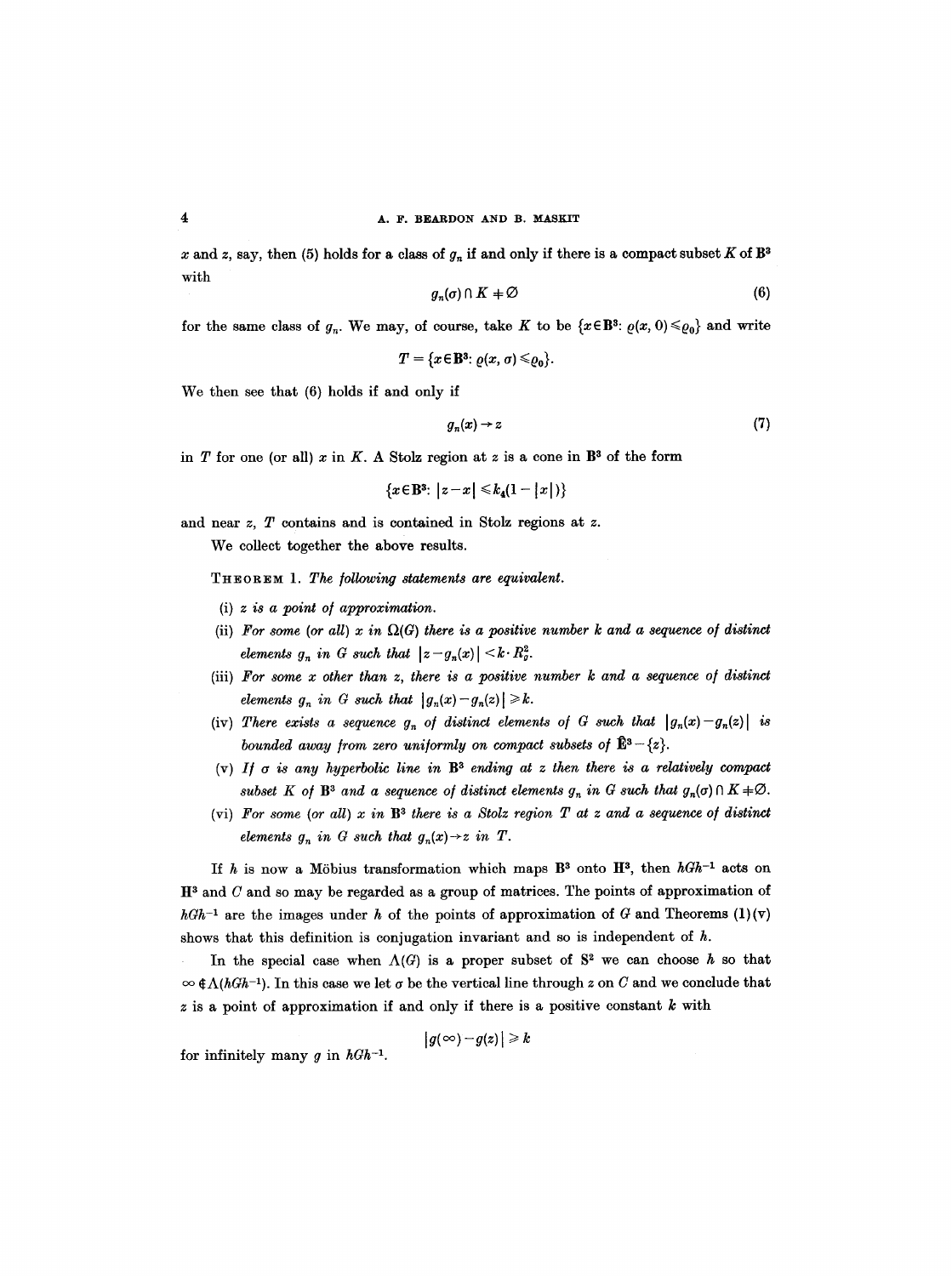We now let  $hGh^{-1} = \{g_n\}$  where

$$
g_n = \begin{pmatrix} a_n & b_n \\ c_n & d_n \end{pmatrix}, \quad a_n d_n - b_n c_n = 1
$$

and we have proved the following result.

PROPOSITION 1. In the above situation  $z$  is a point of approximation of  $hGh^{-1}$  if *and only i/there is a positive number k such that* 

$$
\big|z+d_n/c_n\big|\leqslant k\big\|c_n\big\|^{-2}
$$

*for infinitely many*  $g_n$  *in hGh<sup>-1</sup>.* 

PROPOSITION 2. If z is a fixed point of the loxodromic element  $g \in G$ , then z is a point of *approximation.* 

*Proof.* We can assume without loss of generality that z is the attractive fixed point. Then for every  $x \in \Omega(G)$ ,  $g^{-h}(x)$  converges to the other fixed point.

The parabolic case is somewhat more complicated. We normalize  $G$  so that it acts on  $\mathbf{H}^3$  and so that  $z \rightarrow z + 1 \in G$ . Let *J* be the stability subgroup of  $\infty$ ; i.e.,  $J = \{g \in G | g(\infty) = \infty\}$ .

We recall that in general, if we have a discrete group  $G$  acting on, say  $\mathbb{H}^3$ , and a subgroup  $J\subset G$ , then the set  $A\subset \mathbf{H}^3$  is *precisely invariant under* J if for every  $g\in G$  either

(i)  $g \in J$  and  $g(A) = A$ , or

(ii)  $g \notin J$  and  $g(A) \cap A = \emptyset$ .

It is well known (see, for example, Leutbeeher [9] or Kra [8, p. 58]) that if  $z \rightarrow z+1 \in G$ , then for every  $g=\begin{pmatrix} a & b \\ c & d \end{pmatrix}$  which is in G but not in J,  $|c| \geq 1$ . As an immediate consequence of this, we obtain

**LEMMA** 1. Let  $z \rightarrow z + 1$  be an element of the discrete group G acting on  $\mathbb{H}^3$ . Then

$$
A = \{(z, x) \in \mathbf{H}^3 | x > 1\}
$$

*is precisely invariant under J, the stability subgroup of*  $\infty$ .

We conclude that no orbit can approach  $\infty$  in a Stoltz region at  $\infty$  and so we have proven

PROPOSITION 3. If z is the fixed point of a parabolic element of G, then z is not a *point ol approximation.* 

*w* 

In this section we explore the relationship between points of approximation and finite-sided fundamental polyhedra.

We need a definition of fundamental polyhedron when there are not necessarily finitely many sides. In this paper, we restrict ourselves to *convex* polyhedra.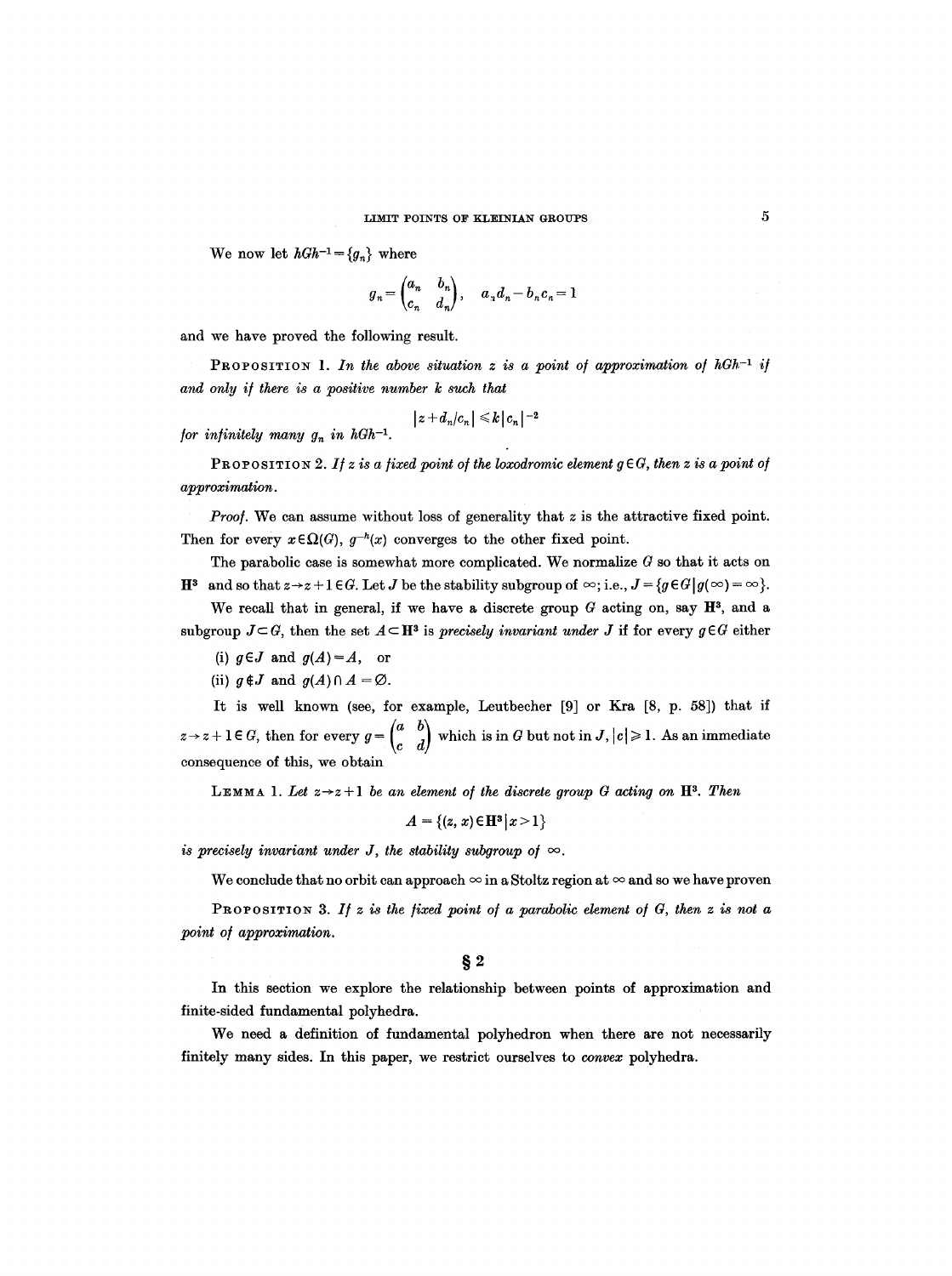A (convex) *polyhedron* P is an open subset of  $\mathbb{B}^3$  (or of  $\mathbb{H}^3$ ) defined as the intersection of countably many half-spaces  $Q_t$  with the following property. Each  $Q_t$  is bounded by a hyperplane  $S_i$ ; the intersection of  $S_i$  with  $\overline{P}$ , the closure of P in B<sup>3</sup> is called a *side* of P. We require that any compact subset of  $\mathbb{B}^3$  meets only finitely many of the S<sub>i</sub>: then the boundary of  $P$  in  $\mathbb{B}^3$  consists only of sides.

The polyhedron  $P$  is a (convex) *fundamental polyhedron* for the discrete group  $G$  if

- (a) no two points of  $P$  are equivalent under  $G$ .
- (b) Every point of  $\mathbb{B}^3$  is equivalent under G to some point of  $\overline{P}$ .
- (c) The sides of  $P$  are pair-wise identified by elements of  $G$ .
- (d) Every x in  $\mathbb{B}^3$  has a neighbourhood that meets only finitely many translates of P.

We remark that there is a Fuchsian group and a polygon  $P$  which satisfies (a) and (b), but not (c). For Fuchsian groups (d) is a consequence of (a), (b) and (c).

PROPOSITION *4. A point o/ approximation z o/ G cannot lie on the boundary o/ a convex fundamental polyhedron*  $P_0$  of  $G$ .

*Proof.* As  $P_0$  is convex we can select a hyperbolic line  $\sigma$  joining a point x in  $P_0$  to the point of approximation z. Theorem  $1 (v)$  is applicable and this is in direct contradiction with the defining property (d) of  $P_0$ .

One easily sees that the identification of sides of  $P$  induces an equivalence relation on  $\overline{P}$ , each equivalence class containing only finitely many points.

It is well known that there is at least one convex fundamental polyhedron for every discrete group. A particularly well known example is the *Dirichlet fundamental* polyhedron  $P_0$  formed as follows: We start with say  $0 \in \mathbb{B}^3$  where 0 is not fixed by any element of G. For each non-trivial  $g \in G$ , we form

$$
Q_g = \{y \in \mathbf{B}^3 \big| \varrho(y, 0) \leqslant \varrho(y, g(0))\}.
$$

One easily sees that  $Q_g$  is a half-space, and that  $P_0 = \bigcap_g Q_g$  is a fundamental polyhedron for G.

For any polyhedron  $P \subseteq \mathbb{B}^3$ ,  $\overline{P}$  is the relative closure of P in  $\mathbb{B}^3$ ; we let  $P^*$  be the intersection of  $S^2$  with the closure of P in  $\hat{E}^3$ .

Our next definition is concerned with parabolic fixed points; they are limit points but they may have aspects similar to ordinary points. We assume that  $z \in C$  is fixed point of some parabolic element of  $G$ , and let  $J$  be the stability subgroup of  $z$ .  $J$  is then a Kleinian group with exactly one fixed point; all such groups are known (see Ford [4], p. 139). In order to examine the possibilities, we assume that G acts on  $H^3$ , and that  $z = \infty$ .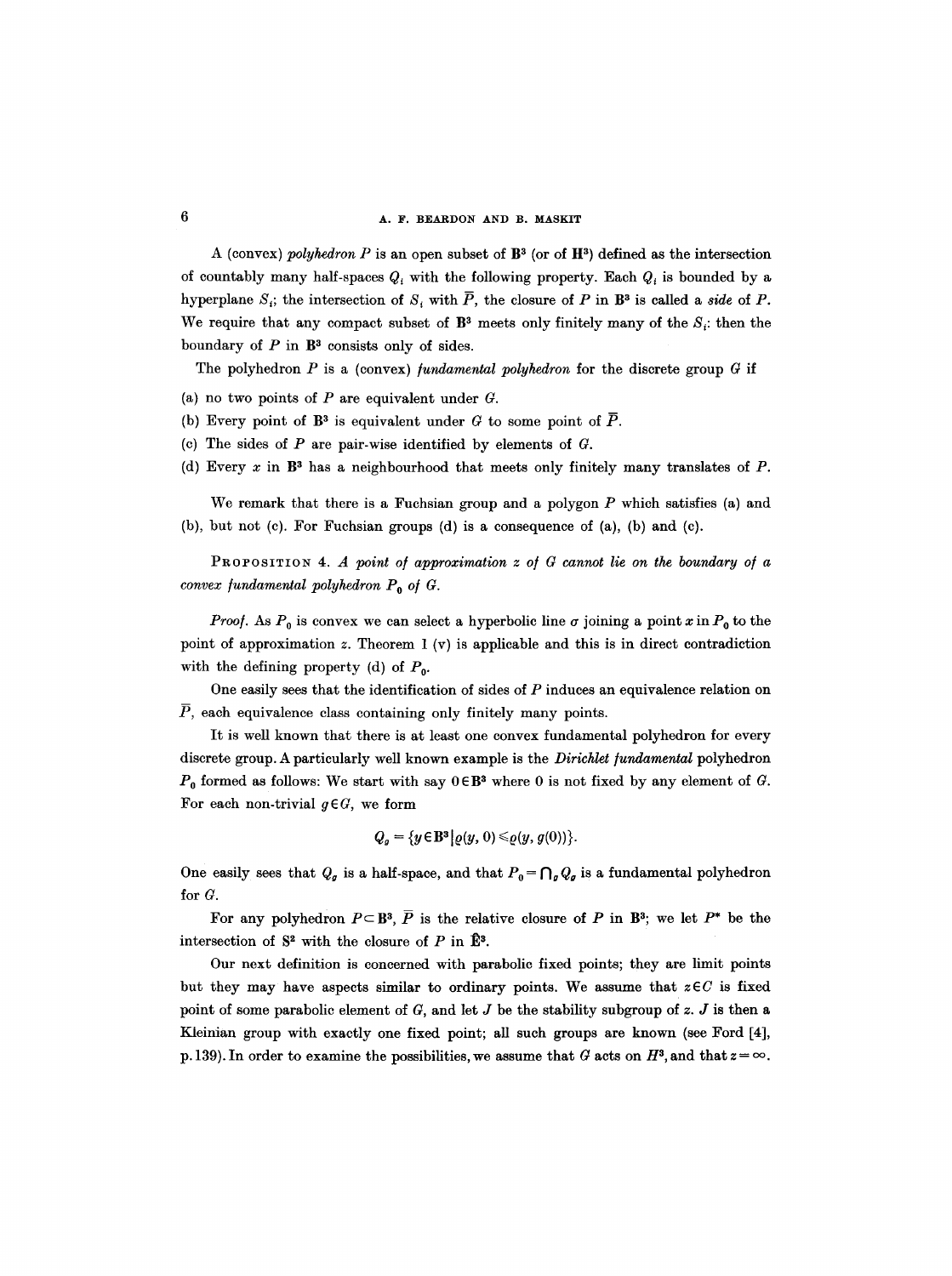*A cusped region U* is a subset of C with the following properties. U is precisely invariant under  $J$ , and  $U$  is the union of two disjoint non-empty open half-planes.

One easily sees that a cusped region  $U$  can exist only if  $J$  is a finite extension of a cyclic group, and in this case  $U \cap \Lambda(G) = \emptyset$ . We say that z is a *cusped* parabolic fixed point if either there is a non-empty cusped region  $U$ , or if  $J$  is not a finite extension of a cyclic group.

The existence of parabolic fixed points which are not cusped is given in Maskit [12].

THEOREM 2. If there is a convex fundamental polyhedron P for G with finitely many sides, then every limit point of G is either a point of approximation or is a cusped *parabolic fixed point.* 

*Proof.* We start with the well known fact that every point of  $P^*$  is either in  $\Omega(G)$  or is a cusped parabolic fixed point. Unfortunately, there is no ready reference for this fact, and so we outline a proof here.

The identifications of the sides of P induce an equivalence relation on  $\overline{P}$ , and on  $P^*$ . For each point  $z \in P^*$ , the set of points equivalent to z is called the (unordered) cycle at z. Since  $P$  has finitely many sides, the cycle contains finitely many points.

We now consider z in  $P^*$  and conjugate so that  $z = \infty$  and the elements of G act on  $\mathbb{H}^3$ . We choose  $g_1, ..., g_r$  in G so that the cycle of  $\infty$  on  $P^*$  is  $\{g_0(\infty), g_1^{-1}(\infty), ..., g_r^{-1}(\infty)\}$  where, for convenience,  $g_0$  is the identity.

Now let J be the stabilizer of  $\infty$  in G and  $J_0$  the subgroup of parabolic elements (and  $g_0$ ) that fix  $\infty$  ( $J_0$  may be trivial). If  $\infty \in g(P^*)$  where  $g \in G$  we can construct a geodesic  $\sigma$ from a point in  $g(P)$  to  $\infty$ . This implies that for some *i*,  $0 \le i \le r$ ,  $g_i g^{-1}(\sigma)$  is a geodesic ending at  $\infty$  and so  $g_i g^{-1} \in J$ . We conclude that

$$
J\!\in\!J\!\cup\!Jg_1\!\cup...\cup Jg_r.
$$

By Propositions 2 and 4, J can contain only elliptic and parabolic elements and we see from [4, p. 140-141] that in this case there are elliptic elements  $e_1, ..., e_s$  such that

$$
J=J_0\cup J_0e_1\ldots\cup J_0e_s.
$$

We conclude that g lies in one of a finite number of cosets  $J_0h_i$ ,  $h_i \in G$ .

If  $J_0$  is trivial, then a neighbourhood of  $\infty$  in  $\mathbb{H}^3 \cup C$  meets only a finite number of images of P and so  $\infty \in \Omega(G)$ .

If  $J_0$  is not a cyclic group, then by definition,  $\infty$  is a cusped parabolic point.

Finally if  $J_0$  is cyclic the images of P lie under one of the finite number of euclidean curved sides of P or the  $h_i(P)$  or are translations under  $J_0$  of these images and so a cusped region exists in this case.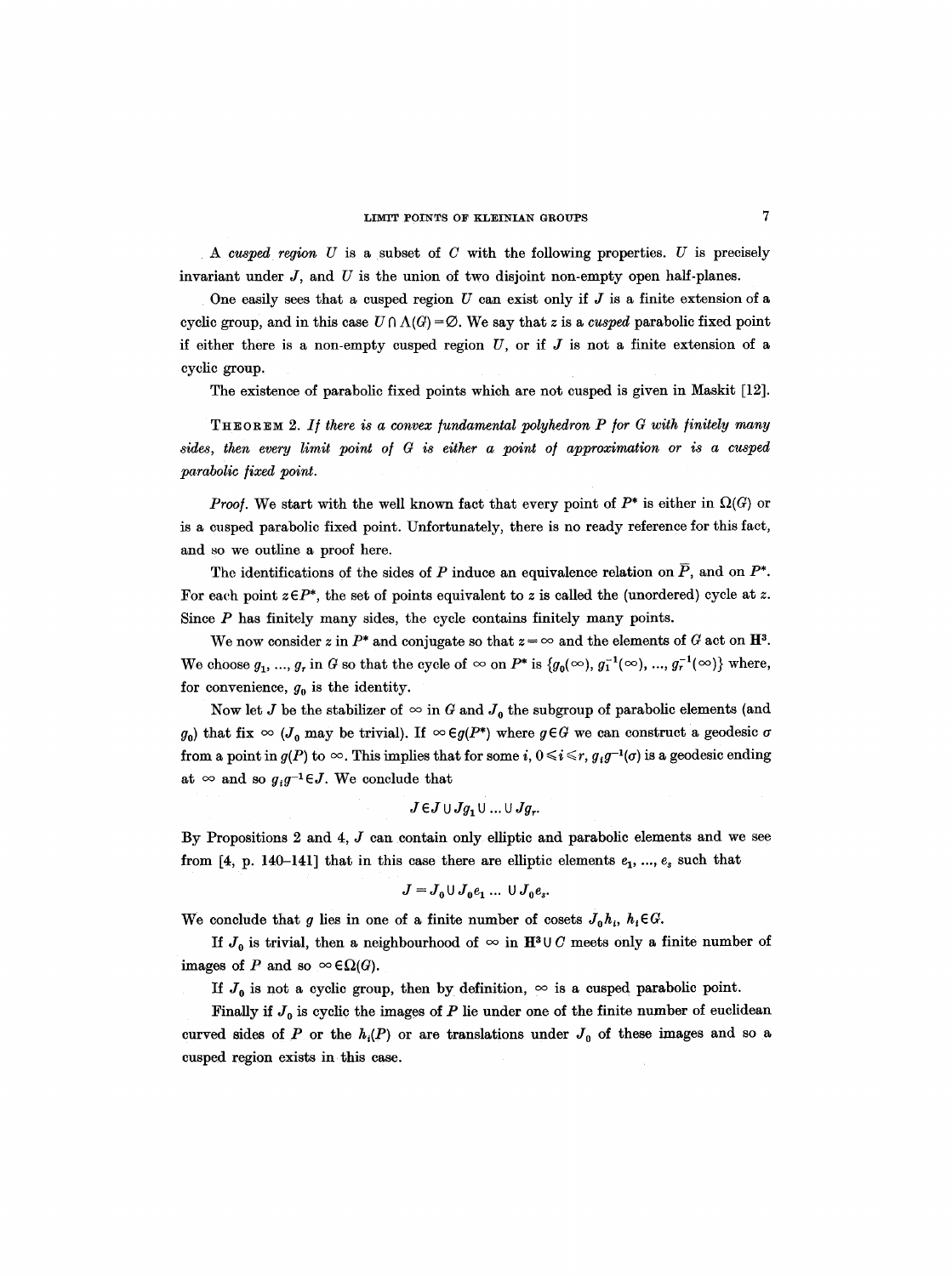We now assume without loss of generality, that  $0 \in P$ . Let  $z \in S^2$ , and let  $\sigma$  be the line from 0 to z. If  $\sigma$  intersects only finitely many translates of sides of P, then for some  $g \in G$ ,  $g(z) \in P^*$ , and so by the above remark either  $z \in \Omega(G)$  or z is a cusped parabolic fixed point. Observe that this situation must arise if  $z \in \Omega(G)$ , for the euclidean diameter of translates of P must converge to 0.

The only possibility left is that  $\sigma$  passes through infinitely many translates of some side M and in this case  $z \in \Lambda(G)$ . Then there is a sequence  $\{g_n\}$  of distinct elements of G, and there is a sequence of points  $\{y_n\}$  on M, so that  $g_n(\sigma) \cap M = \{y_n\}$ . We can assume that  $y_n \rightarrow y$ . If  $y \in \mathbb{B}^3$ , then by Theorem 1 (v) z is a point of approximation. If, as we now assume  $y \notin B^3$ , then by the remarks above, y is a cusped parabolic fixed point. We again change normalization so that  $y = \infty$ , and we let J be the stability subgroup of  $\infty$ .

If J is not a finite extension of a cyclic group, then there is a compact set  $K\subset C$ , so that for every  $z' \in C$ , there is a  $j \in J$  with  $j(z') \in K$ . Hence, we can choose a sequence  ${n \choose n}$  of elements of J so that  $j_n \circ g_n(z) \in K$ , and  $j_n \circ g_n(0) \to \infty$ . Observe that this latter condition implies that infinitely many of the  $\{j_n \circ g_n\}$  are distinct.

If J is a finite extension of a cyclic group, then we can assume that  $z \rightarrow z + l \in J$ , the cusped region is  $U = \{z \mid |\text{Im } z| \ge t\}$ , and that no translates of z lies in U. Exactly as above, we can find a sequence  $\{j_n\}$  of elements of J so that

$$
|\operatorname{Im} (j_n \circ g_n(z))| \leq t, \, |\operatorname{Re} (j_n \circ g_n(z))| \leq \frac{1}{2}.
$$

This concludes the proof of Theorem 2 as we have now verified Theorem 1 (iii).

We remark first that as a corollary to the proof, we have the following well known statement.

COROLLARY 1. Let P be a convex finite sided polyhedron for  $G$ . Let  $P^{*0}$  be the relative *interior of P<sup>\*</sup>. Then no two points of P<sup>\*0</sup> are equivalent under*  $G$ *, and every point of*  $\Omega(G) \cap S^2$  is equivalent under G to some point in the closure of  $P^{*0}$ .

For the following applications we recall that G is *elementary* if  $\Lambda(G)$  is a finite set.

COROLLARY *2. Let G be non-elementary. Then the set o/points o/approximation has*   $positive$  Hausdorff dimension.

*Proof.* It was remarked by Myrberg [13] that every non-elementary discrete group G contains a Schottky subgroup  $G_1$ , defined by say  $2n$  *circles.*  $G_1$  is then a discrete group of the second kind, with a finite-sided fundamental polyhedron. It was shown by Beardon [2] that for every such  $G_1$ ,  $\Lambda(G_1)$  has positive Hausdorff dimension. Since  $G_1$ is purely loxodromic,  $\Lambda(G_1)$  contains only points of approximation for  $G_1$ , and so for G.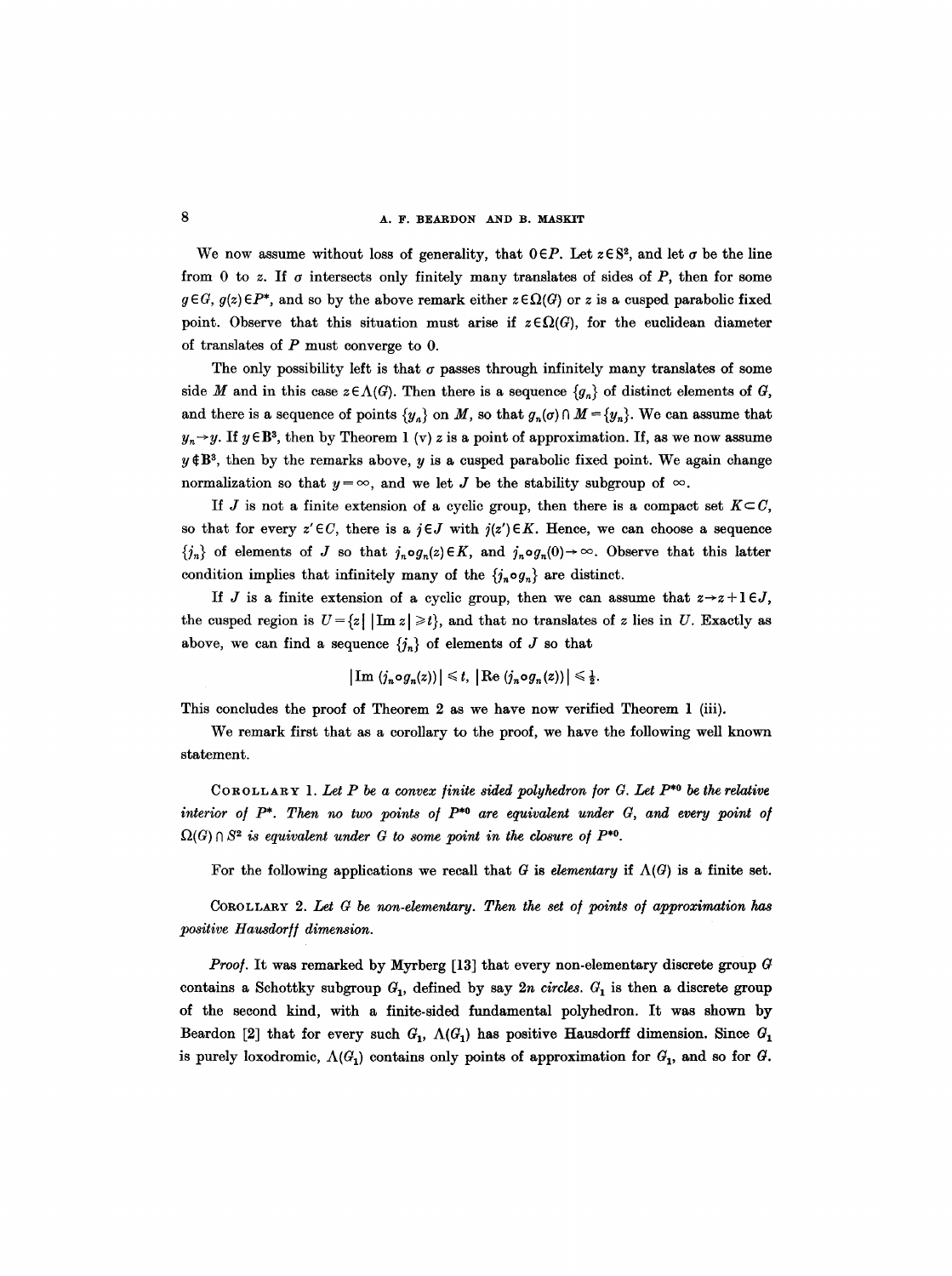COROLLARY *3. Let G have a finite-sided /undamental polyhedron, then the points o/ approximation of*  $\Lambda(G)$  are uniformly approximable, i.e., there is a constant  $k > 0$  so that, for *every point of approximation z, there is a sequence*  $\{g_n\}$  of distinct elements of G with

$$
|z-g_n(\infty)| \leq kR_n^2.
$$

*Proof.* Let  $p_1, ..., p_r$  be the parabolic vertices on  $\overline{P}$ . In the notation of the proof of Theorem 1 we find that if  $y_n \rightarrow y$ ,  $y = p_j$ , then  $j_n \circ g_n(0)$  remains outside some neighbourhood of the set  $\{j_n \circ g_n(z)\}$ . If we consider G as now acting in B<sup>3</sup> this means that (retaining the same notation despite conjugation),

$$
|j_h \circ g_n(z) - j_n \circ g_n(0)| \geq k
$$

The result now follows by (1) and (2).

A corollary of the above is the following theorem of Ahlfors [1].

COROLLARY 4. Let G have a finite sided fundamental polyhedron. Then the 2-dimen*sional measure of*  $\Lambda(G)$  *is either zero or*  $4\pi$ .

*Proof.* The proof is essentially immediate from Corollary 3, and the fact remarked above, that if  $G$  is of the second kind, then

$$
\sum_{g\in G}R_g^4<\infty.
$$

Exactly the same considerations yield

COROLLARY *5. If G has a finite-sided fundamental polyhedron, and if* 

$$
\sum_{g\in G}R_g^{2t}<\infty\,,
$$

*then the t-dimensional measure of*  $\Lambda(G)$  *is zero.* 

#### **w**

In this section we prove the converse of Theorem 2. Specifically, our goal is to prove.

THEOREM *3. Let P be a convex/undamental polyhedron/or the discrete group G, where every point of*  $\Lambda(G)$  *either is a point of approximation or is a cusped parabolic fixed point. Then P has finitely many sides.* 

*Proof.* Throughout we assume that P is a convex fundamental polyhedron for the discrete group G which, for the moment, is assumed to act on  $\mathbb{B}^3$ . If P has infinitely many sides, these accumulate at some point z on  $\overline{P}$ . We begin by showing that  $z \in \Lambda(G)$ .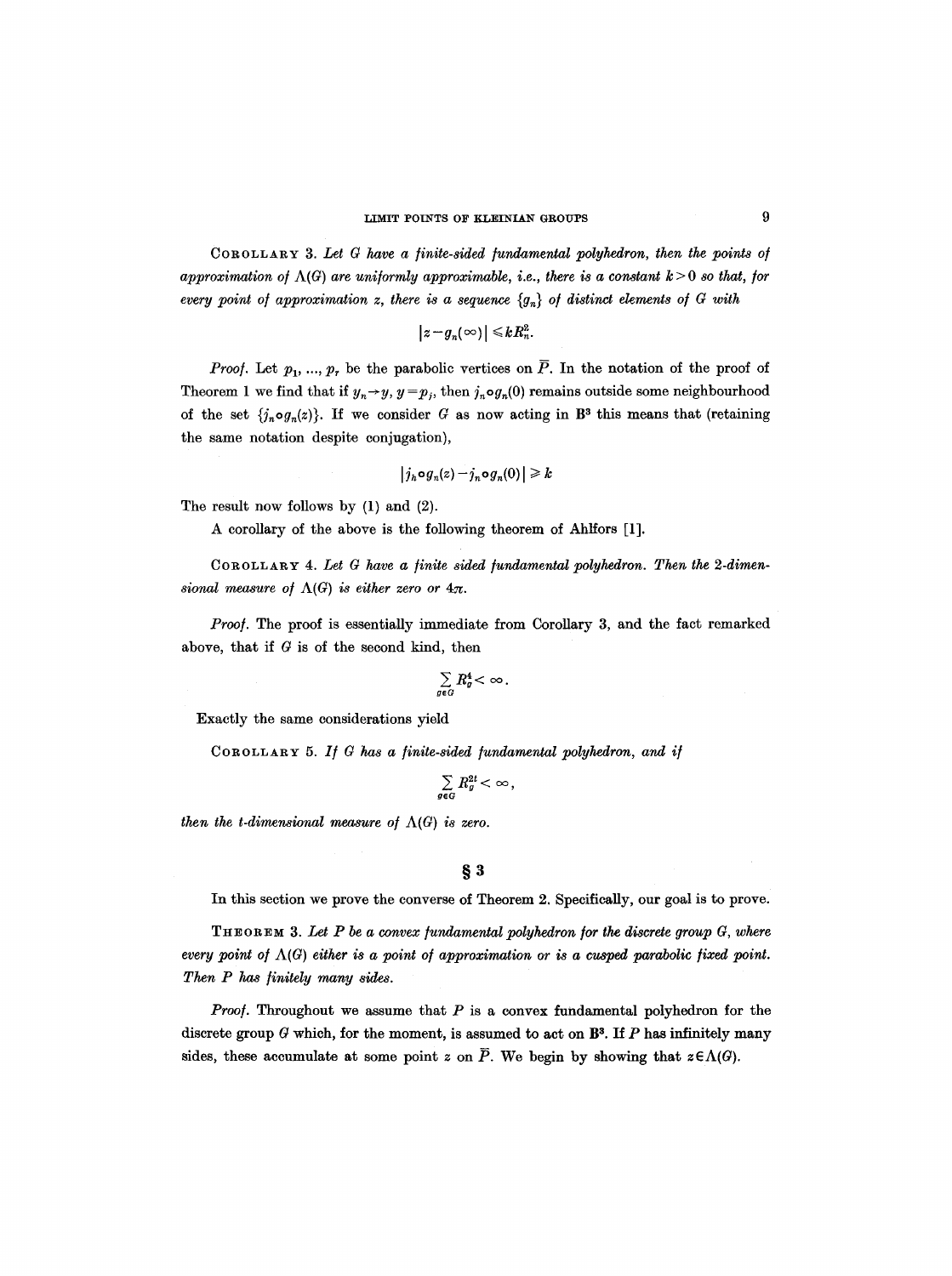#### 10 **A. F. BEARDON AND B. MASKIT**

**LEMMA** 2. Let  $M_1, M'_1, M_2, M'_2$  be sides of P where there are pairing transformations  $g_1, g_2 \in G$  with  $g_1(M_1) = M'_1$ . Then,  $g_1 = g_2$  if and only if  $M_1 = M_2$ .

*Proof.* Let  $S_1$ ,  $S_1'$  be the hyperplanes on which  $M_1$ ,  $M_1'$ , respectively, lie, and let  $Q_1, Q_1'$  be the half spaces which are bounded by  $S_1, S_1'$ , respectively, and which contain P. If  $M_2$  does not lie on  $S_1$ , then  $M_2 \subset Q_1$ , and  $g_1(M_2) \cap Q_1' = \emptyset$ . We conclude that  $g_1(M_2)$  can be a side of P only if  $M_2 \subset S_1$ ; i.e.,  $M_2 = M_1$ .

This lemma shows that infinitely many distinct images of  $P$  accumulate at z. As  $P$ is convex and locally finite the euclidean diameter of the images of  $P$  under  $G$  converge to zero, thus  $z \in \Lambda(G)$ .

Proposition 4 together with the hypotheses of the theorem now imply that  $z$  is necessarily a cusped parabolic fix-point. We complete the proof by showing that this is inconsistent with the assumption that infinitely many sides of P accumulate at z.

We shall assume that G acts on  $\mathbb{H}^3$  and that  $z = \infty$ . Now let J be the stabilizer of  $\infty$  and  $J_0$  the subgroup of parabolic elements of J. We may assume that  $J_0$  contains  $z \rightarrow z+1$ :  $J_0$  is either cyclic or of rank 2.

We will need the following remark about convex polyhedra.

LEMMA 3. Let  $(z_i, x_i)$ ,  $i = 1, ..., n$ , be a finite set of points of P. Let B be the Euclidean *convex hull of the points*  $z_1, \ldots, z_n$ *. Then* 

- (i) there is a  $t>0$  so that  $\{(z, x) \in \mathbb{H}^3 | z \in B, x > t\} \subset \overline{P}$ , and
- (ii) *no two distinct points o/ B are equivalent under J.*

*Proof.* Since J keeps each horosphere  $x = constant$  invariant, conclusion (ii) follows from conclusion (i).

Since  $\overline{P}$  is convex and  $\infty \in P^*$ , if  $(z, x_0) \in \overline{P}$ , then so does  $(z, x)$  for every  $x > x_0$ . Conclusion (i) now follows from the fact that if  $\tau$  is the non-Euclidean line from  $(z_1, x_1)$  to  $(z_2, x_2)$ , then the projection of  $\tau$  onto the z-plane is the Euclidean line from  $z_1$  to  $z_2$ .

This leads easily to

LEMMA 4. Let  $z_n \to \infty$  in  $\overline{P}$  with  $z_n = (u_n + iv_n, x_n)$ .

- (i) *If*  $J_0$  *is cyclic, then*  $v_n^2 + x_n^2$  *is unbounded.*
- (ii) *If*  $J_0$  *is of rank 2, then*  $u_n^2 + v_n^2$  *is bounded,*  $x_n^2$  *is unbounded.*

*Proof.* If the conclusion of (i) fails then, by Lemma 3, P contains a subset of the form  $[u', +\infty) \times [v', v''] \times [x', +\infty)$  *(v'*  $\lt v''$ *)* and this contains points equivalent under  $J_0$ . The proof of (ii) is similar.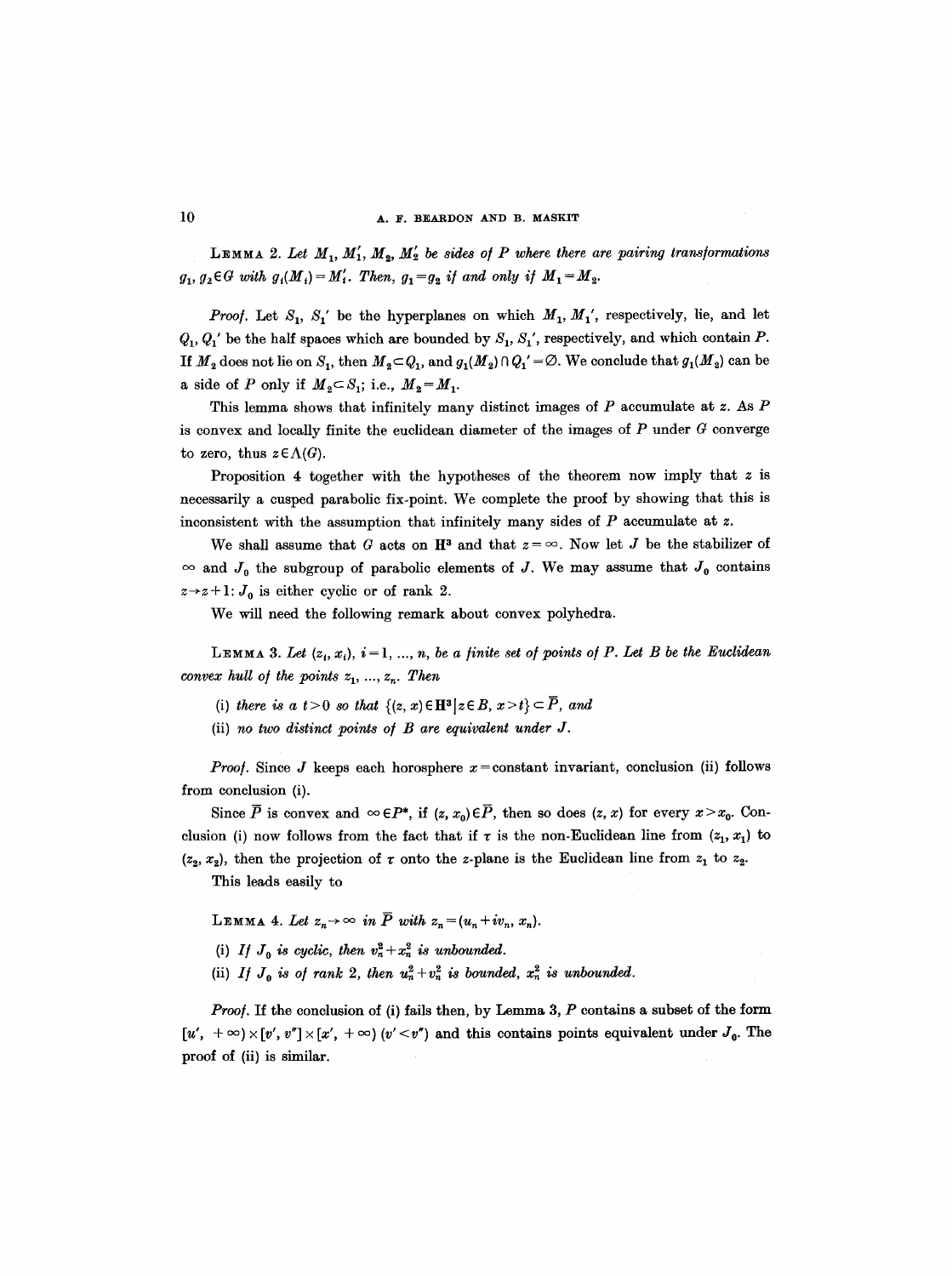We immediately deduce that if  $z_n$  is a sequence of distinct points in  $\Lambda(G) \cap P^*$  then  $z_n \mapsto \infty$ . Indeed in (i) we have  $x_n=0$  and  $z_n \notin U$  so  $|v_n| \leq V^*$  whereas in (ii)  $x_n=0$ . The hypothesis of the Theorem together with Proposition 4 now implies that  $P^*$  contains only finitely many limit points, in particular the cycle of  $\infty$  is finite.

If infinitely many sides  $M_n$  of P meet  $\infty$  we can select  $g_n$  in G where  $g_n(P)$  abuts P along  $M_n$ . By Lemma 2, these  $g_n$  are distinct. It is evident that P can abut at most one other translate of  $g(P)$  under  $J_0$  and so we conclude that the  $g_n$  lie in infinitely many distinct cosets  $J_0g$ . This implies that the set  $\{g_n^{-1}(\infty)\}\$ is an infinite subset of  $\overline{P}$  contrary to our previous remark. We have proved

LEMMA 5. Only finitely many sides of P pass through  $\infty$ .

We have assumed there is an infinite sequence of sides  $M_n$  of P accumulating at  $\infty$ . The previous lemma implies that we may assume that none of these contain  $\infty$ . We select  $z_n$  on  $M_n$  with  $z_n \to \infty$  and choose distinct  $g_n$  so that  $g_n(P)$  abuts P along  $M_n$ .

As  $\infty \notin M_{n}$  we conclude that  $g_{n}(\infty) \in C$  and we can find a sequence  $j_{n}$  in  $J_{0}$  with  $j_{n} \circ g_{n}(\infty)$ lying in a compact subset K of C. By Lemma 4 we observe that  $j_n(z_n) \to \infty$ . If  $\tau_n$  is the geodesic in  $j_n \circ g_n(P)$  joining  $j_n(z_n)$  to  $j_n \circ g_n(\infty)$  we find that the  $\tau_n$  meet a compact subset of  $H<sup>3</sup>$  contrary to the assumption that the tesselation is locally finite. The proof is now complete.

We remark in closing that we have used the fact that we are dealing with 3-dimensional hyperbolic space in a crucial manner only in the precise definition of cusped parabolic fixed point. In dimension 2, it is well-known, and one easily proves using Lemma 1, that every parabolic fixed point is cusped. It is also well-known (see Greenberg [6] or Marden [10]) that a Fuehsian group has a finite sided fundamental polygon if and only if it is finitely generated. Combining these with the trivial fact that a Fuchsian group has a finite sided fundamental polygon if and only if as a Kleinian group it has a finite sided fundamental polyhedron, we obtain

COROLLARY 6. A Fuchsian group  $G$  is finitely-generated if and only if  $\Lambda(G)$ *consists entirely of points of approximation and parabolic fixed points.* 

#### **References**

- [1]. AHLFORS, L. V., Fundamental polyhedrons and limit point sets of Kleinian groups. *Proc. Nat. Acad. Sci. USA,* 55 (1966), 251-254.
- [2]. BEARDON, A. F., The Hausdorff dimension of singular sets of properly discontinuous groups. *Amer. J. o/ Math.,* 88 {1966), 721-736.
- [3]. BEARDON, A. F. & NICHOLLS, P. J., On classical series associated with Kleinian groups. *Jour. London Math. Soc.,* 5 (1972), 645-655.